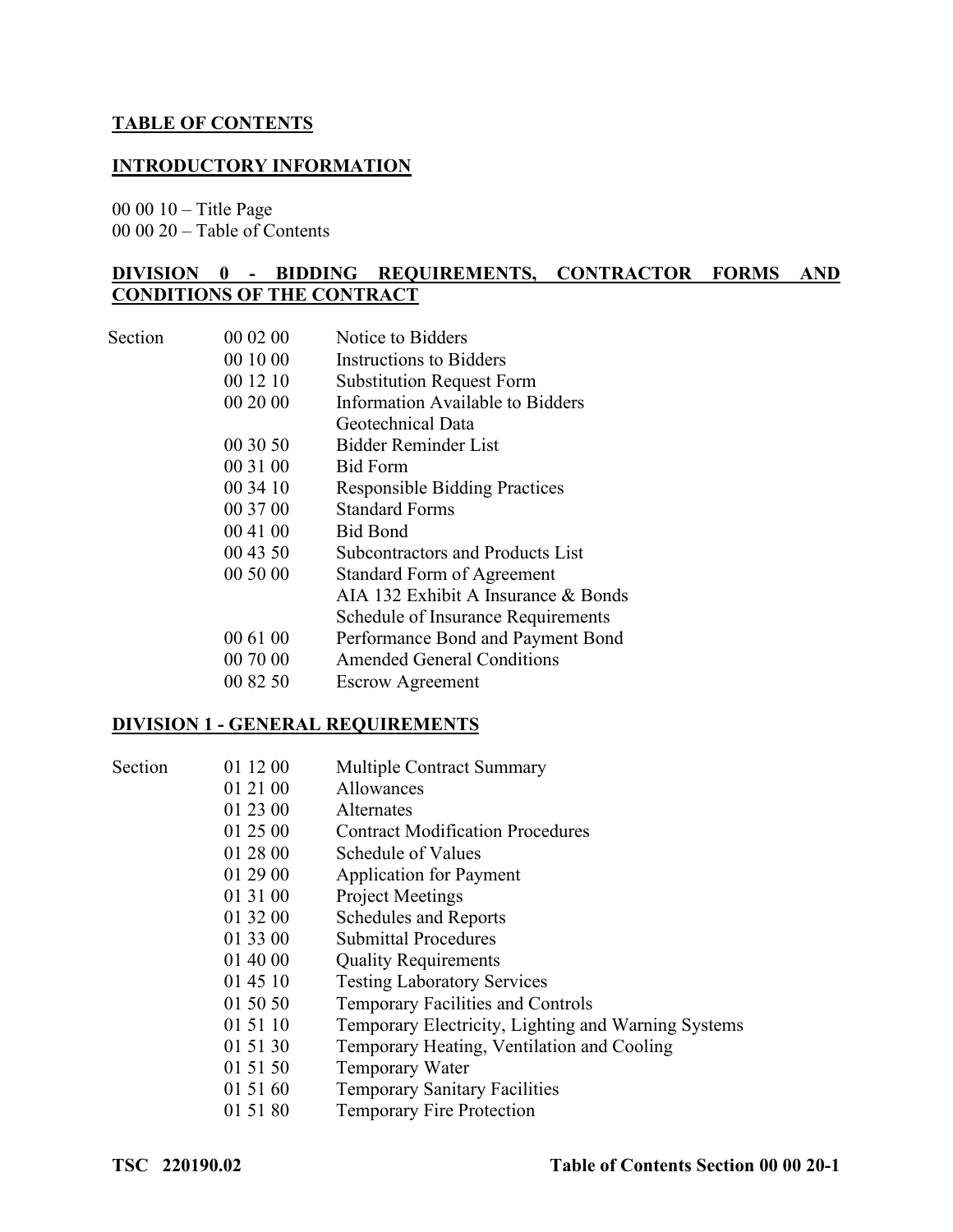| <b>Construction Aids and Temporary Enclosures</b><br>01 52 10 |  |
|---------------------------------------------------------------|--|
|---------------------------------------------------------------|--|

- 01 52 60 Rubbish Container
- 01 53 10 Fences (Temporary Security)
- 01 53 20 Tree and Plant Protection
- 01 53 30 Barricades
- 01 54 60 Environment Protection
- 01 54 80 Utility Protection
- 01 55 00 Access Roads and Parking Areas
- 01 56 20 Dust Control
- 01 56 30 Water Control
- 01 56 80 Erosion Control
- 01 56 90 Housekeeping and Safety
- 01 57 60 Project Signs
- 01 59 10 Project Office
- 01 59 20 Offices and Sheds
- 01 60 00 Product Requirements
- 01 71 50 Final Cleaning
- 01 72 00 Field Engineering
- 01 72 50 Work Layout
- 01 73 10 Cutting and Patching
- 01 77 00 Contract Closeout

#### **DIVISION 2 - EXISTING CONDITIONS**

| Section | 02 41 00 | Building and Site Demolition |
|---------|----------|------------------------------|
|---------|----------|------------------------------|

#### **DIVISION 3 - CONCRETE**

| Section | 03 30 00 | Concrete |
|---------|----------|----------|
|---------|----------|----------|

#### **DIVISION 4 - MASONRY**

| Section | 04 20 00 | Unit Masonry/Stone Trim |
|---------|----------|-------------------------|
|---------|----------|-------------------------|

# **DIVISION 5 - METALS**

| Section | 05 12 00 | <b>Structural Steel</b>                  |
|---------|----------|------------------------------------------|
|         | 05 12 13 | Architecturally Exposed Structural Steel |
|         | 05 21 00 | <b>Steel Joists</b>                      |
|         | 05 31 23 | <b>Steel Roof Deck</b>                   |
|         | 05 36 00 | <b>Steel Composite Floor Deck</b>        |
|         | 05 40 00 | Cold Formed Metal Framing                |
|         | 05 50 00 | Miscellaneous Metals                     |
|         | 05 50 10 | <b>Embedded Structural Anchor Bolts</b>  |
|         | 05 52 16 | Aluminum Railings and Ladders            |
|         |          |                                          |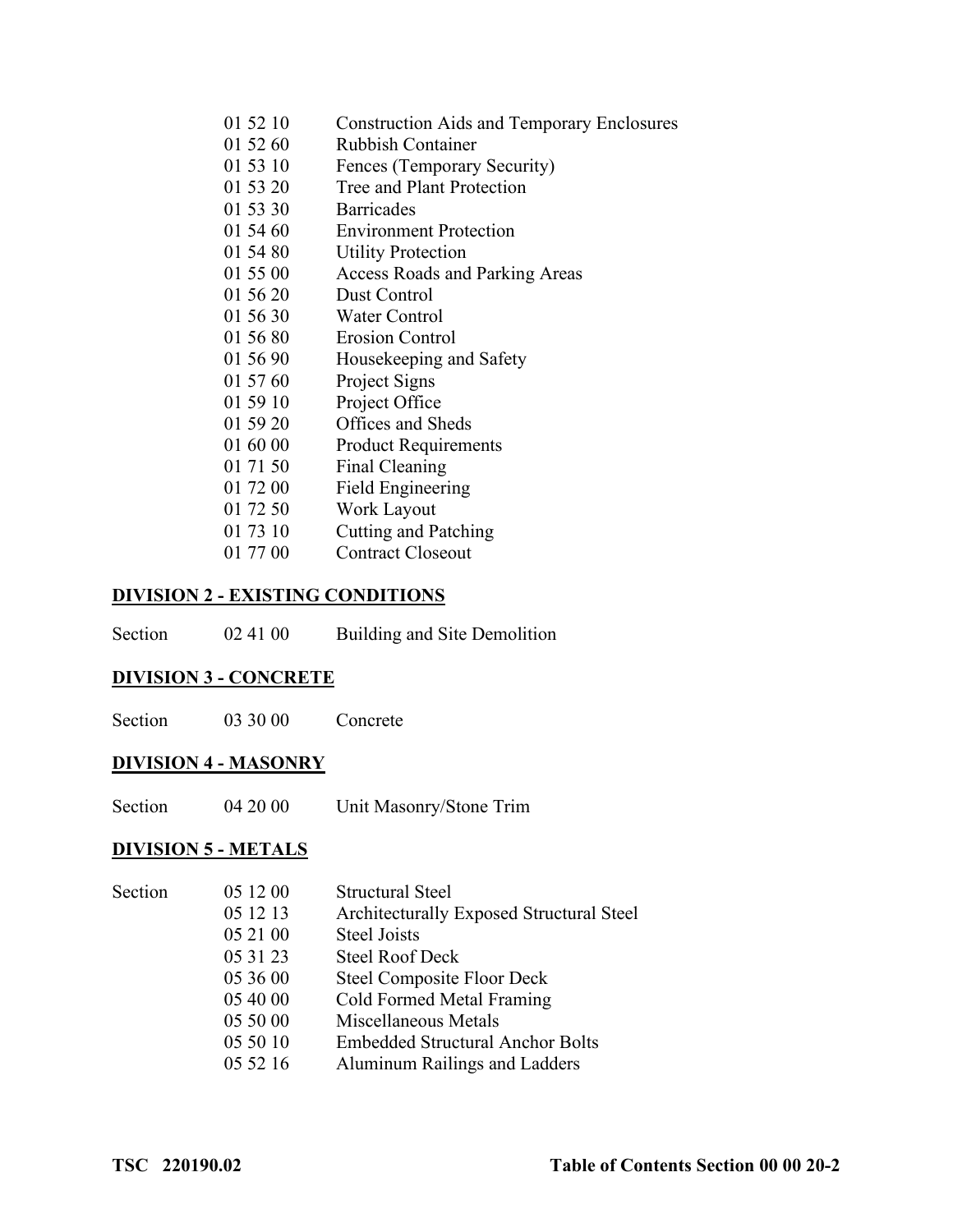## **DIVISION 6 - WOOD, PLASTICS, AND COMPOSITES**

| Section | 06 10 00 | <b>Rough Carpentry</b> |
|---------|----------|------------------------|
|         | 06 20 00 | Finish Carpentry       |

#### **DIVISION 7 - THERMAL AND MOISTURE PROTECTION**

| Section | 07 11 00 | Bituminous Dampproofing                            |
|---------|----------|----------------------------------------------------|
|         | 07 21 13 | <b>Board Insulation</b>                            |
|         | 07 21 16 | Batt and Blanket Insulation                        |
|         | 07 21 19 | Foamed-In-Place Insulation                         |
|         | 07 21 27 | <b>Enclosed Cavity Foamed Insulation</b>           |
|         | 07 21 29 | Sprayed Insulation                                 |
|         | 07 24 00 | Exterior Insulation and Finish System (EIFS)       |
|         | 07 27 31 | Sheet Air and Water Resistive Barrier              |
|         | 07 31 00 | Shingle Roofing                                    |
|         | 07 53 23 | Roof Insulation and Membrane Roofing - TPO         |
|         | 07 62 00 | Sheet Metal Flashing                               |
|         | 07 71 19 | Aluminum Fascias, Copings, Gutters, and Downspouts |
|         | 07 72 10 | Roof Specialties                                   |
|         | 07 72 23 | <b>Roof Hatches</b>                                |
|         | 07 84 00 | Firestopping                                       |
|         | 07 90 00 | Joint Sealants                                     |
|         | 07 95 00 | <b>Expansion Joint Systems</b>                     |
|         |          |                                                    |

#### **DIVISION 8 - OPENINGS**

Section

| Section | 08 11 13 | <b>Standard Steel Frames</b>              |
|---------|----------|-------------------------------------------|
|         | 08 14 16 | <b>Wood Doors</b>                         |
|         | 08 31 13 | Access Doors                              |
|         | 08 33 00 | <b>Rolling Doors</b>                      |
|         | 08 41 00 | <b>Aluminum Entrances and Storefronts</b> |
|         | 08 44 00 | Glazed Aluminum Curtain Walls             |
|         | 08 51 13 | Aluminum Windows                          |
|         | 08 71 00 | Door Hardware                             |
|         | 08 81 00 | Glazing                                   |

#### **DIVISION 9 - FINISHES**

| Section | 09 22 13 | Metal Framing and Furring         |
|---------|----------|-----------------------------------|
|         | 09 29 00 | Gypsum Board                      |
|         | 09 31 00 | Ceramic Tile                      |
|         | 09 31 16 | Quarry Tile                       |
|         | 09 51 00 | <b>Acoustical Ceilings</b>        |
|         | 09 65 13 | <b>Resilient Flooring</b>         |
|         | 09 65 66 | Sheet Vinyl Sports Floor Covering |
|         | 09 66 23 | Thin-Set Epoxy Terrazzo           |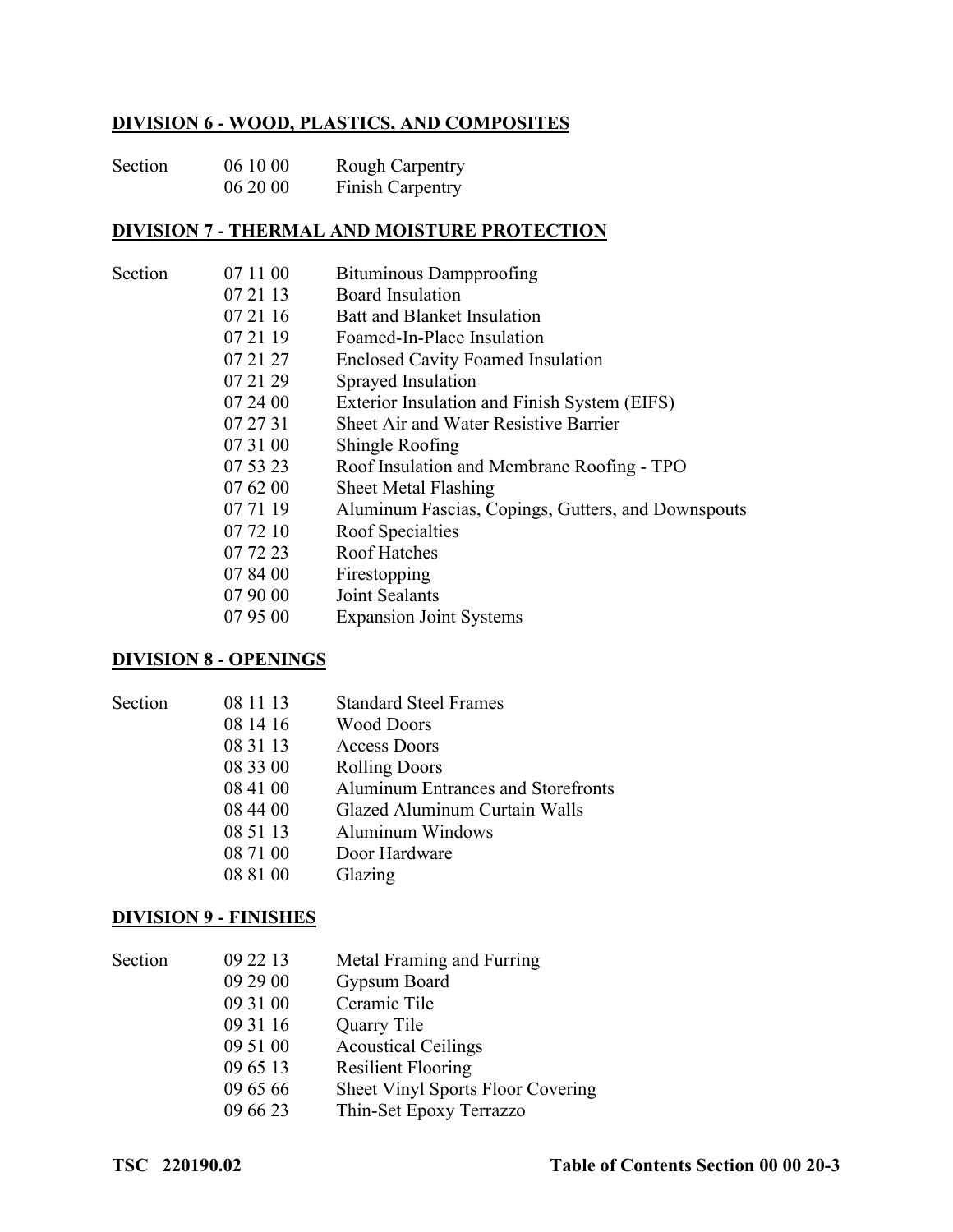| 09 67 21 | Resinous Flooring - Chips          |
|----------|------------------------------------|
| 09 67 22 | Resinous Flooring - Quartz         |
| 09 68 00 | Carpet                             |
| 09 72 16 | Fabric Wall Covering               |
| 09 84 00 | Acoustical Wall and Ceiling Panels |
| 09 91 00 | Painting                           |
|          |                                    |

## **DIVISION 10 - SPECIALTIES**

| Section | 10 11 00 | Markerboards and Corkboards            |
|---------|----------|----------------------------------------|
|         | 10 12 00 | Display Case Fronts                    |
|         | 10 14 00 | Signage                                |
|         | 10 21 14 | <b>Solid Plastic Toilet Partitions</b> |
|         | 10 21 23 | <b>Cubicle Curtains and Tracks</b>     |
|         | 10 22 26 | <b>Folding Partitions</b>              |
|         | 10 26 00 | <b>Wall Protection</b>                 |
|         | 10 28 13 | <b>Toilet Accessories</b>              |
|         | 10 28 40 | <b>Hand Dryers</b>                     |
|         | 10 44 00 | Fire Extinguishers and Cabinets        |
|         | 10 51 13 | <b>Metal Lockers</b>                   |
|         | 10 75 00 | Flagpoles                              |
|         |          |                                        |

#### **DIVISION 11 - EQUIPMENT**

| Section | 11 40 00 | Food Service Equipment           |
|---------|----------|----------------------------------|
|         | 11 61 33 | <b>Stage Curtains and Tracks</b> |
|         | 11 66 23 | Athletic Equipment               |
|         | 11 66 43 | Scoreboards                      |
|         |          |                                  |

## **DIVISION 12 - FURNISHINGS**

| Section | 12 32 16 | <b>Plastic Laminate Casework</b> |
|---------|----------|----------------------------------|
|         | 12.56.57 | Media Shelving and Furniture     |
|         | 12 66 00 | <b>Folding Bleachers</b>         |

# **DIVISION 21 - FIRE PROTECTION**

# Section 21 05 00 Fire Protection/Sprinkler System

### **DIVISION 22 - PLUMBING**

| 22 05 00 | <b>Plumbing General Conditions</b> |
|----------|------------------------------------|
| 22 07 00 | Plumbing Insulation                |
| 22 11 00 | Domestic Water Distribution        |
| 22 11 23 | Domestic Water Booster Pump        |
| 22 13 00 | <b>Sanitary Distribution</b>       |
| 22 14 00 | <b>Storm Drainage Distribution</b> |
|          |                                    |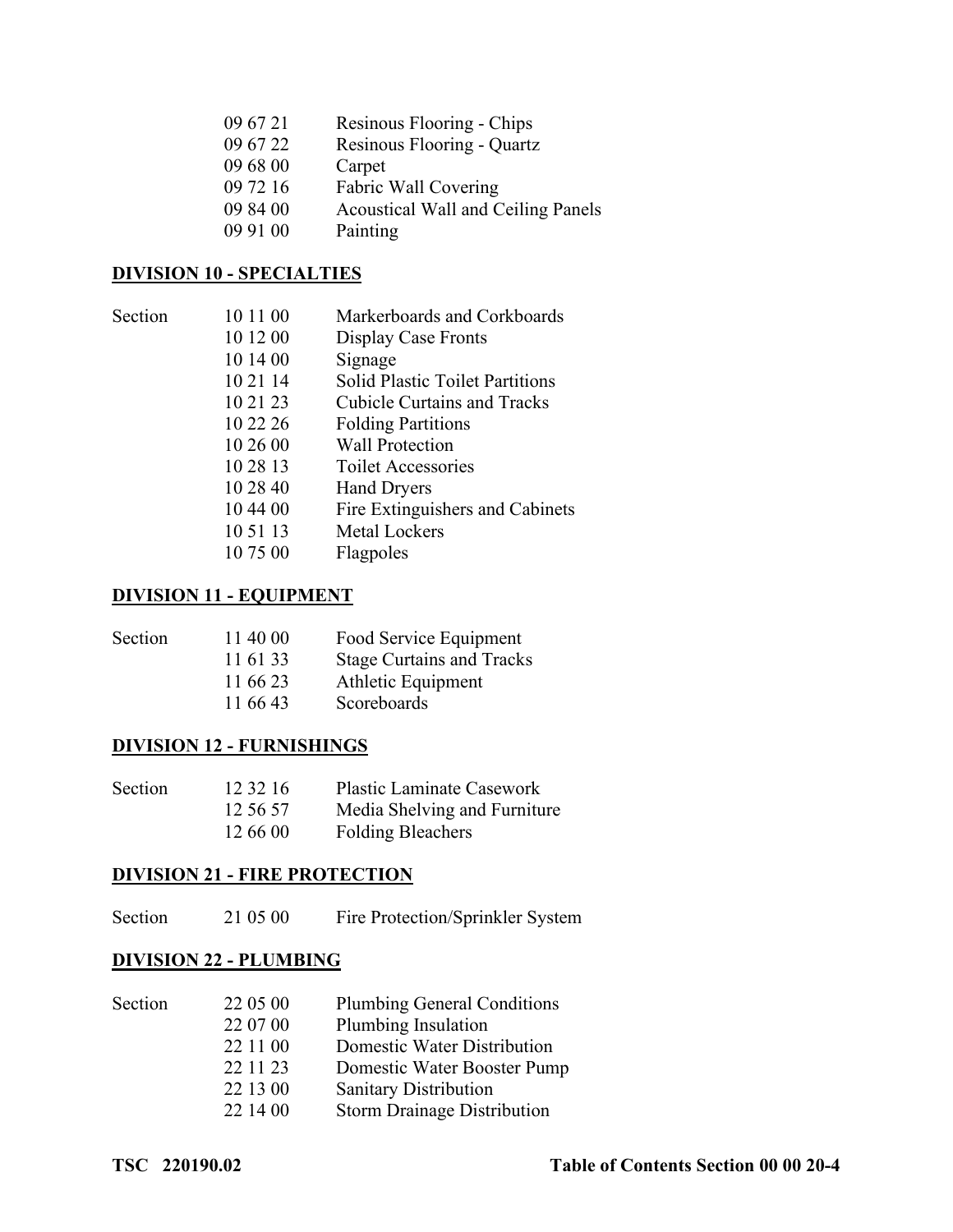| 22 31 00 | Domestic Water Softeners - Fiberglass Tanks |  |
|----------|---------------------------------------------|--|
|----------|---------------------------------------------|--|

- 22 34 00 Domestic Water Heater<br>22 42 00 Plumbing Fixtures
- Plumbing Fixtures

# **DIVISION 23 - HEATING, VENTILATING, AND AIR CONDITIONING**

| Section | 23 05 00 | Mechanical Materials and Methods    |
|---------|----------|-------------------------------------|
|         | 23 05 93 | Testing, Adjusting, and Balancing   |
|         | 23 07 00 | Mechanical Insulation               |
|         | 23 09 23 | <b>Temperature Controls</b>         |
|         | 23 11 23 | Natural Gas System Piping           |
|         | 23 21 13 | <b>HVAC</b> Piping                  |
|         | 23 21 23 | <b>HVAC</b> Pumps                   |
|         | 23 21 33 | <b>HVAC</b> Specialties             |
|         | 23 23 00 | Refrigerant Piping and Accessories  |
|         | 23 25 00 | <b>Water Treatment</b>              |
|         | 23 34 00 | <b>Exhaust Fans and Accessories</b> |
|         | 23 52 16 | Condensing Boilers and Accessories  |
|         | 23 62 13 | Air-Cooled Liquid Chiller           |
|         | 23 73 00 | <b>Interior Central Station AHU</b> |
|         | 23 81 23 | Computer Room Cooling Units         |
|         | 23 82 00 | Space Heating Equipment             |
|         | 23 88 00 | Ductwork and Accessories            |
|         |          |                                     |

### **DIVISION 26 - ELECTRICAL**

Section

| Section | 26 00 00 | <b>Electrical Work General Conditions</b> |
|---------|----------|-------------------------------------------|
|         | 26 05 26 | Secondary Grounding                       |
|         | 26 05 29 | <b>Supporting Devices</b>                 |
|         | 26 05 33 | Raceways                                  |
|         | 26 05 73 | Arc Flash Hazard Analysis                 |
|         | 26 06 30 | <b>Standby Power Generator System</b>     |
|         | 26 21 00 | Wires and Cables                          |
|         | 26 22 13 | Transformers - General Purpose Dry Type   |
|         | 26 24 13 | Switchboards                              |
|         | 26 24 16 | Panelboards                               |
|         | 26 24 19 | <b>Motor Starters</b>                     |
|         | 26 27 25 | <b>Boxes</b>                              |
|         | 27 27 26 | <b>Wiring Devices</b>                     |
|         | 26 28 16 | <b>Disconnect Switches</b>                |
|         | 26 29 00 | Circuits and Motor Disconnects            |
|         | 26 43 00 | <b>Surge Protection Devices</b>           |
|         | 26 51 13 | <b>Lighting Fixtures</b>                  |
|         | 26 56 29 | Site Lighting                             |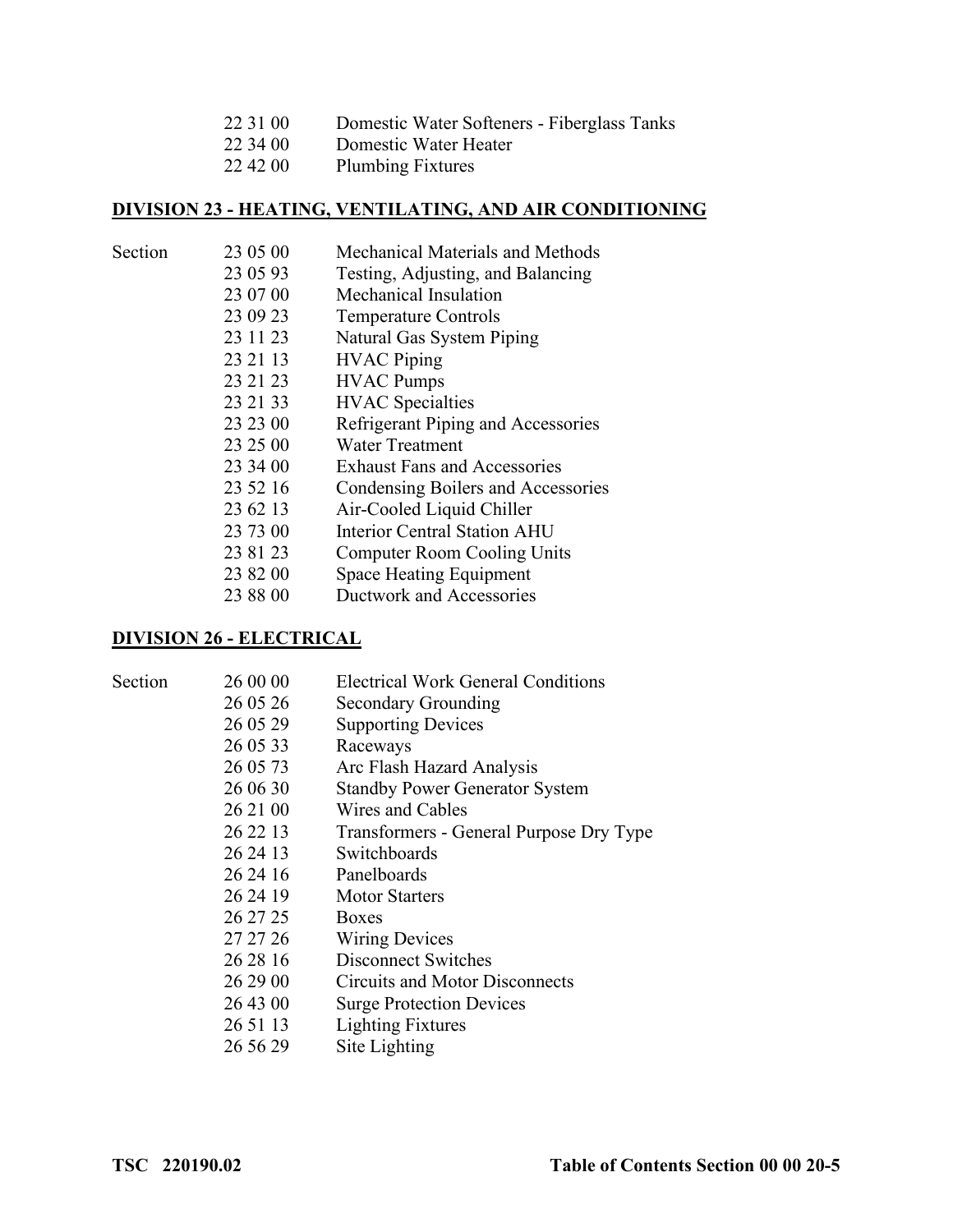#### **DIVISION 27 - COMMUNICATIONS**

| Section | 27 00 01 | General Requirements for Communications                        |
|---------|----------|----------------------------------------------------------------|
|         | 27 00 02 | <b>Quality Assurance for Communications</b>                    |
|         | 27 00 04 | <b>Existing Conditions and Demolition</b>                      |
|         | 27 05 01 | Operations and Maintenance of Communications Systems           |
|         | 27 05 02 | Basic Materials and Methods for Communications                 |
|         | 27 05 26 | Grounding and Bonding for Communication Systems                |
|         | 27 05 28 | Pathways for Communications Systems                            |
|         | 27 05 43 | Underground Ducts and Raceways for Communications Systems      |
|         | 27 05 50 | Firestopping for Communications Systems                        |
|         | 27 05 53 | Identification for Communications Systems                      |
|         | 27 08 10 | Verification Testing of Structured Cabling                     |
|         | 27 11 11 | <b>Communications Room Wall Linings</b>                        |
|         | 27 11 16 | Communication Cabinets, Racks, Frames, and Enclosures          |
|         | 27 11 17 | Data Center Uninterruptible Power Supply (UPS)                 |
|         | 27 11 23 | Communications Cable Management and Ladder Rack                |
|         | 27 11 26 | <b>Communications Rack Mounted Power Protections and Power</b> |
|         |          | <b>Strips</b>                                                  |
|         | 27 13 13 | <b>Communications Copper Backbone Cabling</b>                  |
|         | 27 13 23 | Communications Fiber Optic Backbone Cabling                    |
|         | 27 14 00 | Communications Inter-Building Cabling                          |
|         | 27 15 13 | <b>Communications Copper Horizontal Cabling</b>                |
|         | 27 16 00 | Communications Connecting Cords, Devices, and Adaptors         |
|         |          |                                                                |

### **DIVISION 28 - ELECTRONIC SAFETY AND SECURITY**

Section 28 31 63 Fire Alarm and Detection Systems

## **DIVISION 31 - EARTHWORK**

| Section | 31 11 00 | Clearing and Grubbing      |
|---------|----------|----------------------------|
|         | 31 23 13 | Subgrade Preparation       |
|         | 31 23 16 | Excavation                 |
|         | 31 23 23 | Fill                       |
|         | 31 25 00 | Erosion & Sediment Control |
|         | 31 37 00 | Riprap                     |

### **DIVISION 32 - EXTERIOR IMPROVEMENTS**

| Section | 32 05 05    | Selective Site Demolition               |
|---------|-------------|-----------------------------------------|
|         | 32 11 23    | <b>Aggregate Base Courses</b>           |
|         | 32 12 16    | <b>Asphalt Paving</b>                   |
|         | 32 16 13    | <b>Concrete Curbs and Gutters</b>       |
|         | 32 16 23    | Sidewalks                               |
|         | 32 16 33    | Driveways                               |
|         | 32 17 13.19 | <b>Precast Concrete Parking Bumpers</b> |